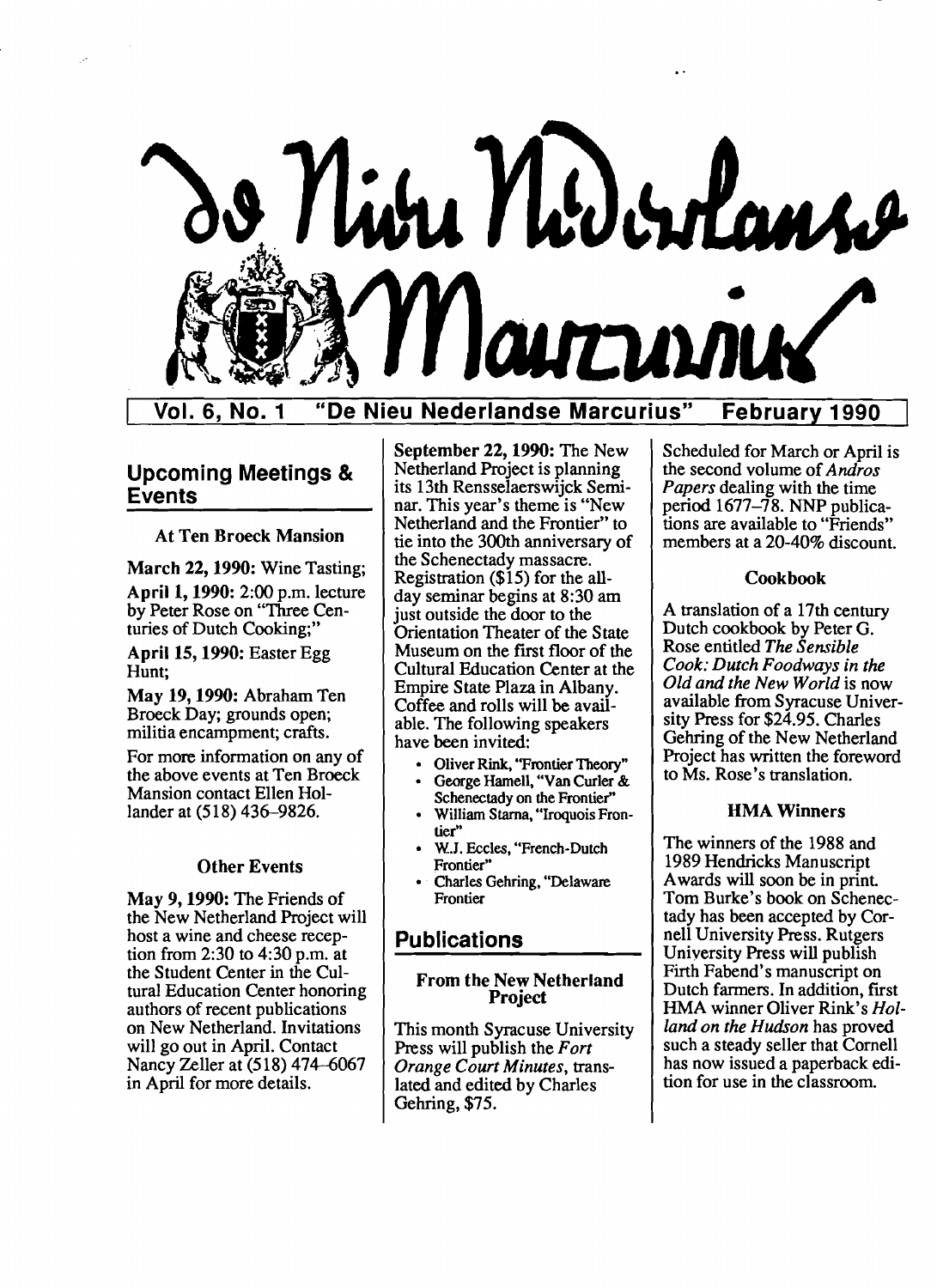The Friends of NNP will honor Dutch clothing for the purposes newsletter has now been issued.<br>these and other publications at a of historic interpretation at The newsletter will be a means these and other publications at a of historic interpretation at May reception.

### **Research Interests**

David Voorhees of the Leisler Papers project advises that a name index of approximately 1500 Leisler documents is now completed. Write to him at the Department of History, 19 University Place, 5th Floor, New York University, NY 10003.

#### \*\*\*

Pedro Beade, associate professor of humanities at Bryant College, is currently working on a biography of Roger Williams and is very interested in Williams' visit to New Amsterdam in 1643 on his way to England. According to John Winthrop, Williams helped negotiate the peace treaty with the Long Island Indians while he was there, but Williams never mentioned it and all the documentary evidence appears to indicate that he didn't. Beade also plans to do research on Rhode Island–New Netherland<br>trade, legal and otherwise, which, as Charlotte Wilcoxen has pointed out, appears to have been very important for the Nar-<br>ragansett Bay colony. He would ments of Sociology/Anthropol-<br>and memory limitations. We ragansett Bay colony. He would welcome information on either of these subjects. His address is: Dept. of English and Humanities, Bryant College, Smithfield, RI 02917.

#### \*\*\*

Siobhan Quinn, executive director of Mount Gulian Historic Site in Beacon, NY is research-<br>ing the Verplanck family for the ing the Verplanck family for the De Halve Maen, a replica of Kiss laser printer, and final<br>interpretation of the family Hudson's ship, is now open to<br>homestead. She would welcome the public at Haven's Wharf in on an Apple

#### \*\*\*

Janet Rigby, museum consultant, is researching 17th century

.., Crailo State Historic Site. Con-<br>tact her at 3672 Richmond<br>iect of the Netherlands and the tact her at 3672 Richmond<br>Road, Staten Island, NY 10306; United States in the last 400 (718) 979-7377.

### **News**

Long-time supporter of the New Netherland Project, Frederick W. Bogert, died suddenly this past fall. Mrs. Jane Bogert has continued her husband's generosity toward the Project by donating two items to the New York State Library. Of immediate use to the Project is a 2 volume *English-Dutch Dictionary* by Willem Sewel which will help greatly in translating the Dutch manuscripts of the New Netherland government. In addition, Mrs. Bogert donated a map of New Netherland from Johannes Van Keulen's *De Groote Nieuwe Lightend Zee-Fakkel.* Both reference tools will be available for researchers using the State Library.

#### \*\*\*

An archaeological dig at the site of a 1680s Dutch farm has been completed over the winter by<br>Fordham University's Departogy and History with support provided by both the University and the Bronx County Historical Society. For further information on their findings, contact Dr. Allan Gilbert at (212) 579 2202 or Dr. Roger Wines at (212) 579-2278.

#### \*\*\*

The Holland America Historical Society was founded on September 9, 1989, and their first

United States in the last 400 years. Reactions from readers will be shared as well to create a group of people enthusiastic about this history. The HAHS will be added to the M*arcurius*  mailing list so they can receive our news regularly. Our readers can write to HAHS at 155 Third Street, Hoboken, NJ 07030 or call (201) 792-2211.

#### \*\*\*

The New Netherland Project, as many of you already know, is now producing volumes in camera-ready copy for Syracuse University Press. We also are capable of doing newsletters, as you can see, and brochures. For the first time we did the complete page layout for the last Rensselaerswijck Seminar brochure.

All of this has been made possible by the gradual acquisition of appropriate computer hardware and software for conversion to electronic publishing.<br>Word processing and page layouts are done on a variety of computors, each allocated to now have two Northgate computors, one 386/20, and one 286/16; both have 65 MB hardcards. We also have one IBM 286 XT and three IBM XTs. For word processing and page payout we use MicroSoft Word 5.0, WordPerfect 5.0, and Ventura Publisher 2.0. Draft copies are printed with a QMS<br>Kiss laser printer, and final any information in this regard. Washington, North Carolina. We can also scan images and Call her at (914) 831-8172. Jet Plus; optical character reading is done through Calera's TrueScan.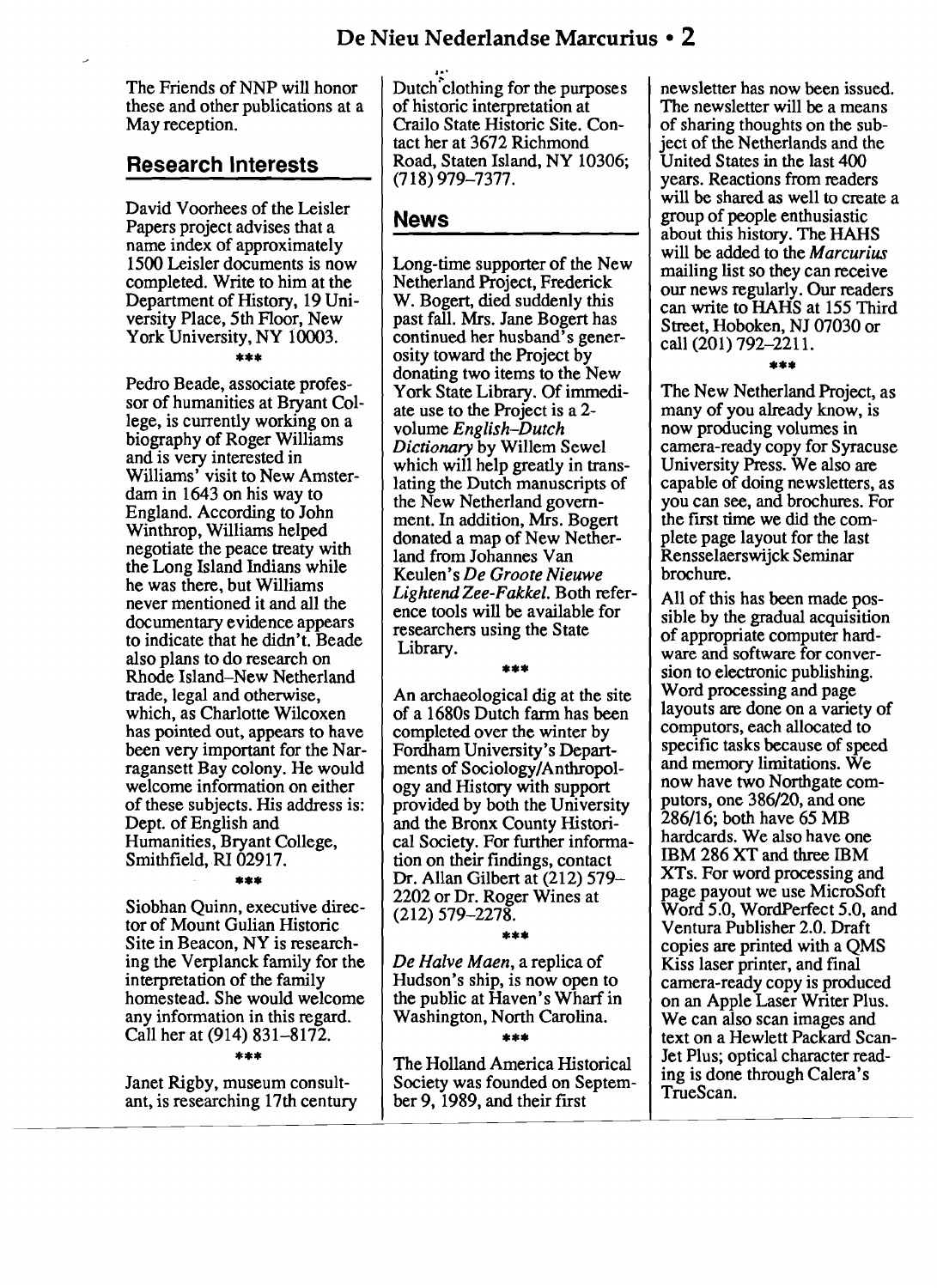### **Totidem Verbis**

 $\mathbf{A}$ 

This issue's translation comes from the Amsterdam Municipal Archive's massive collection of record books kept by notary publics. The notaries were and still are an important element of the Dutch legal system. It was their responsibility to record, authenticate and maintain the integrity of testimony that could be used in legal proceedings. This particular entry is of interest because it was used by Petrus Stuyvesant as evidence to defend his actions before the directors of the West India Company concerning his surrender of New Netherland in 1664. The following should not require any further explanation except to remind the readers that a *constapel* was in charge of the fort's cannon. Leuven is the notary and the document ID is NA2736.

#### [TRANSCRIPTION]

### [TRANSLATION]

Compareerede voor mij Jan Hendrixe Leuven bij den Eed: hove van Hollandt geadm: Notaris binnen Amsterd: & voorde Naergesz get: Agidius Luyck geweesen Rector der Latijnsche schoole in Nieu Amsterd: in Nieu Nederlandt oudt ontrent vier en twintich jaer & Clara Kriekenbeeq huysvrou van Hans Stein winkelier aldaer oudt ontrent vier en dertich jaer ende hebben te saemen & Elk int bij sonder ten versoeke van Petrus Stuyvesant gewesen Directeur Gener: in Nieu Nederlandt getuyght & verclaert hoe waer is. Dat int begin vande maent September des voorleden jaers xvic vier en sest: sonder den precyse dagh onthouden te hebben dat de Constapel in Nieu Amsterdam wanneer de Engelse daer voor waeren zij deposanten nevens andere burgers & inwoonders hem Constapel vraeghden hoe sal het hier doch gaen suIt ghij u tot defentie stellen en schieten waer op hij antwoorde jae den heer directeur wil vechten ende heeft belast te schieten doch t kan niet helpen want het kruyt is & niet goet soo wanneer ick voormiddagh begin salt naermidd: al gedaen sijn, Tgeene voorschreven verc1aerden zij getuygen waerachtigh te sijn daer bij ende tegenwordigh geweest sulx gehoort & noch goede geheugenisse te hebben. Presenteerende des Noots deese naerder te bevestigen ende met Eede te verstercken, Consenterend: a: Aldus gepasseert ten overstaen van Lambert ReedtgeIt & Jacob Croesz als get: den xxii Octob: 1665 in Amsterd:

Accord: bij mij

J HLeuven Not: Publ:

Appeared before me, Jan Hendrixe Leuven, appointed by the honorable court of Holland notary within Amsterdam, and before the witness recorded below, Agidius Luyck, former rector of the Latin school in New Amsterdam in New Netherland, about twenty-four years old, and Clara Kriekenbeeq, wife of Hans Stein, storekeeper there, about thirty-four years old, who, both together and individually, have, at the request of Petrus Stuyvesant, former director general in New Netherland, attested and declared how it was true that in the beginning of the month of September of the previous year of 1664, without remembering the precise day, that, when the English were before New Amsterdam, and they, deponents, along with other burgers and inhabitants asked the constapel, "What will happen here if you defend yourself by firing?" To which he replied, "Yes, the lord director wants to fight and has given the order to fire; however, it is no use, because the gunpowder is no good. So, if I begin in the morning, it will be all over by afternoon." Which the witnesses declared the foregoing to be truthful, having been present to hear it, and still having a good memory of it. They offer to amplify this further by confirming it with an oath if required. Thus recorded in the presence of Lambert Reedtgelt and Jacob Croesz as witnesses, the 22d of October 1665 in Amsterdam.

Agrees with me,

J. H. Leuven Not. Pub!.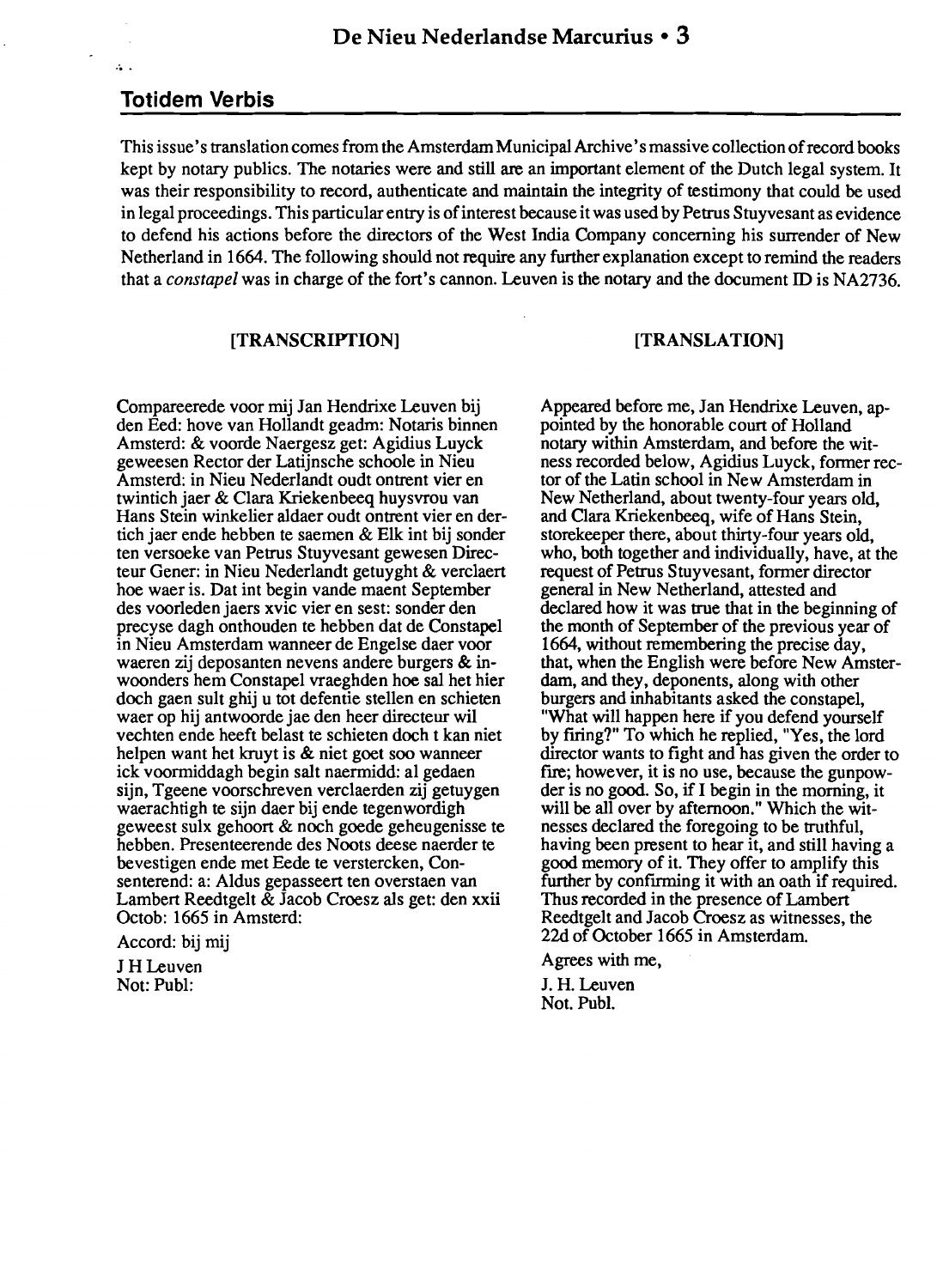

Vol. 6, No.2 "De Nieu Nederlandse Marcurius" June 1990

# Upcoming Meetings & Events

June 20,1990: Dr. Charles Gehring of the New Netherland Project will speak on "The Cultural Environment of New York Dutch: New Netherlanders become New Yorkers" at the American Association of Netherlandic Studies 5th Interdisciplinary Conference at UCLA. For details on this conference contact Netherlandic Studies Conference, 11250 Bunche Hall, 405 Hilgard Ave., Los Angeles, CA 90024-1487; FAX (213) 206-3555

Summer 1990: Early American Craft Series, Sundays 12–4 p.m. at Lefferts Homestead. For a brochure contact Lefferts Homestead, Prospect Park Administrator, 95 Prospect Park West, Brooklyn, NY 11215; (718) 965~505.

September 22, 1990: The New Netherland Project is planning its 13th Rensselaerswijck Seminar. This year's theme is "New Netherland and the Frontier" to tie into the 300th anniversary of the Schenectady massacre.

Registration (\$15) for the allday seminar begins at 8:30 am just outside the door to the Orientation Theater of the State Museum on the first floor of the Cultural Education Center at the Empire State Plaza in Albany. Coffee and rolls will be available. The following speakers have been invited:

- Oliver Rink, "Frontier Theory"
- George Hamell, "Van Curler &<br>Schenectady on the Frontier"
- William Starna, "Iroquois Frontier"
- W.J. Eccles, "French-Dutch Frontier"
- Charles Gehring, "Delaware Frontier"

September 23, 1990: "Mirror of Empire: Dutch Marine Art of the 17th Century," a traveling exhibition, opens at the Minneapolis Institute of Arts. The exhibit will run there until the end of 1990 and then will open January 27, 1991 at the Toledo Museum of Art and May 23, 1991 at the Los Angeles County Museum of Art. An exhibit catalogue by the same title will be published in November 1990 by Cambridge University Press. "Mirror of Empire" is the first survey in the English language of Dutch marine art of the 17th

century. It focuses on paintings, drawings, prints, sea charts, and related cartographical material, while stressing the relationship between marine art and Dutch history and commerce. For a brochure and ordering information contact Cambridge University Press, 40 West 20th Street, New York, NY 10011

# Publications

C.A. Weslager's newest contribution to New Sweden (and unavoidably New Netherland) history became available on March 29, the date Minuit bought land along the Minquas Kill from the Indians. The 225page book, *A Man and His*  cloth from Middle Atlantic *mer Nyckel,*  can be purchased for \$9.95 in paperback or \$20 in *Ship: Peter Minuit and the Kal-*Press, P.O. Box 945, Wilmington, DE 19899

#### \*\*\*

Write for a list of publications and gifts from Bronx County Historical Society, 3309 Bainbridge Ave., Bronx, NY 10467; (212) 881-8900.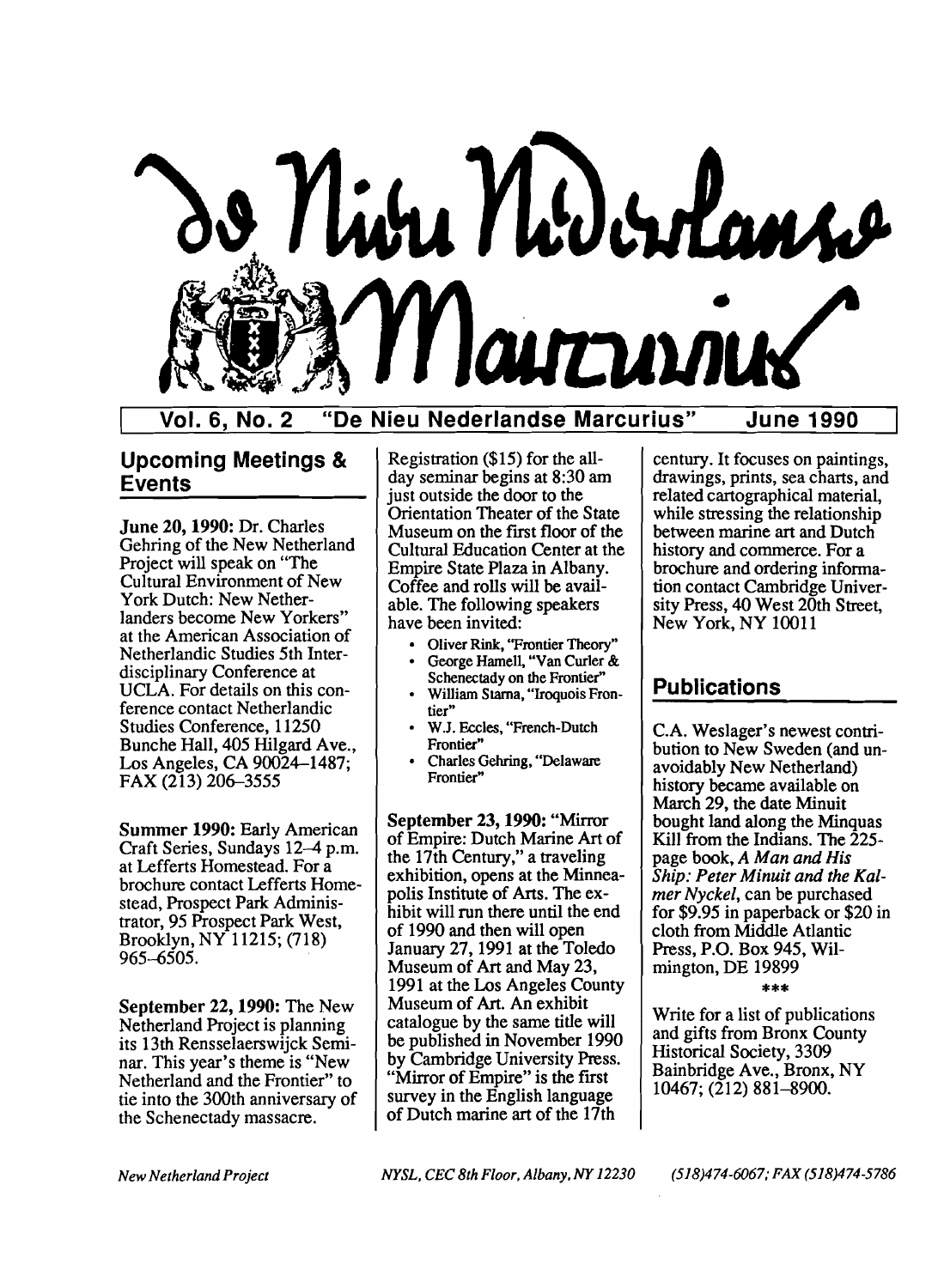# De Nieu Nederlandse Marcurius • 2

## **Research Interests**

A full genealogy/history of the Wendell Family (Evert Janse, c. 1640 to New Amsterdam from Emden, East Friesland; Albany after 1645) is the goal of Charles W. Wendell. All information (esp. l800-present) will be welcomed. Please write him at 205 W. Ninth Street, Plainfield, NJ 07060.

\*\*\*

Frederick B. Tubbs would appreciate hearing from anyone who has studied the history of New Utrecht on Long Island from its inception until 1700. Contact him at 6 McCombe Dr., Delmar, NY 12054; tel. (518) 439-7259.

\*\*\*

Dr. Barbara Swann, Town Clerk, Monterey, MA 01245,  $(413)$  528–5612, is tracing Dutch settlers in southern Berkshire County. Contact her

# **Totidem Verbis**



Piet Heyn, zijn naam is klein, zijn daden benne groot. Hij heeft gewonnen de zilvervloot.

Piet Heyn, his name is small, his deeds are great. He has captured the silver fleet.

> Refrain of a popular contemporary song.

if you have information.

#### **News**

### 17th-Century Account Book

In May 1990 the Manuscripts and Special Collections of the New York State Library acquired a 1oo-page account book belonging to Theunis De Key who inscribed his name on the flyleaf with the date Feb. 27, 1682/3. De Key's name is followed by a stylized drawing of a swan, possibly indicating his religious affiliation as a Lutheran. Technically the book is what was called a "waste" or "day book," containing day-today debit and credit transactions that eventually were transferred to ledgers for balancing.

Theunis De Key, the son of Jacob De Key, was a baker and merchant. In 1688 he was an assistant alderman in New York City. An opponent of Jacob

Leisler, he was involved in the June 1690 riot in New York City and arrested for treason. He managed to outlive Leisler and be elected to the provincial council in 1695. His birth date is unknown; however, it is certain that he died in 1708.

The entries recorded in the account book involve individuals from New York City and Kingston, New York. Notables appearing on the pages are: Ephraim Hermans, son of Augustine Hermans; Jacob Kip; Petrus Bayard; and one of the most frequent entires belong to non other than Jacob Leisler. Debit items include bread, sugar, syrup, cloth; credit items include grain, hauling fees, wages, construction materials, such as bricks etc. The account book was kept entirely in Dutch and covers the period from August 1680 to 1684, with additional memoranda on the final pages from 1687.

# **Piet Heyn Killed in Action against Dunkirkers Entire Nation in Mourning**

Such a headline might have announced the death of one of the greatest Dutch naval heroes on June 18th, 1629. As a fleet commander for the West India Company, Piet Heyn was best known for his capture of the Spanish silver fleet in the preceeding year. Through a combination of skill, courage, and luck he was able to trap the ships carrying the annual shipment of silver from Mexico to Spain in the bay of Matanzas on the northern shore of Cuba. The booty yielded 177, 000 pounds of silver worth eight-million guilders! Piet Heyn's action had a double effect for the Netherlands and the war with Spain. This considerable influx of capital caused both the Company's stock and morale to soar, inspiring a renewed effort against Brazil. Closer to home Philip IV, king of Spain, was unable to payoff his short-term loans. This meant that he was also unable to spend any money on his forces in the Netherlands, delaying any planned offensive campaigns. Piet Heyn returned a hero; however, he soon became dissatisfied with the Company's inaction on his proposals to reorganize the navy. He resigned his commission with the Company and almost immediately accepted an appointment as lieutenant-admiral of the States fleet of Holland. His first action was against four Dunkirkers in the Straits of Dover. Piet Heyn was mortally wounded by the first salvo of bullets. His fleet returned home with the fallen hero and three captured Dunkirker ships. So, June 18th remember Piet Heyn.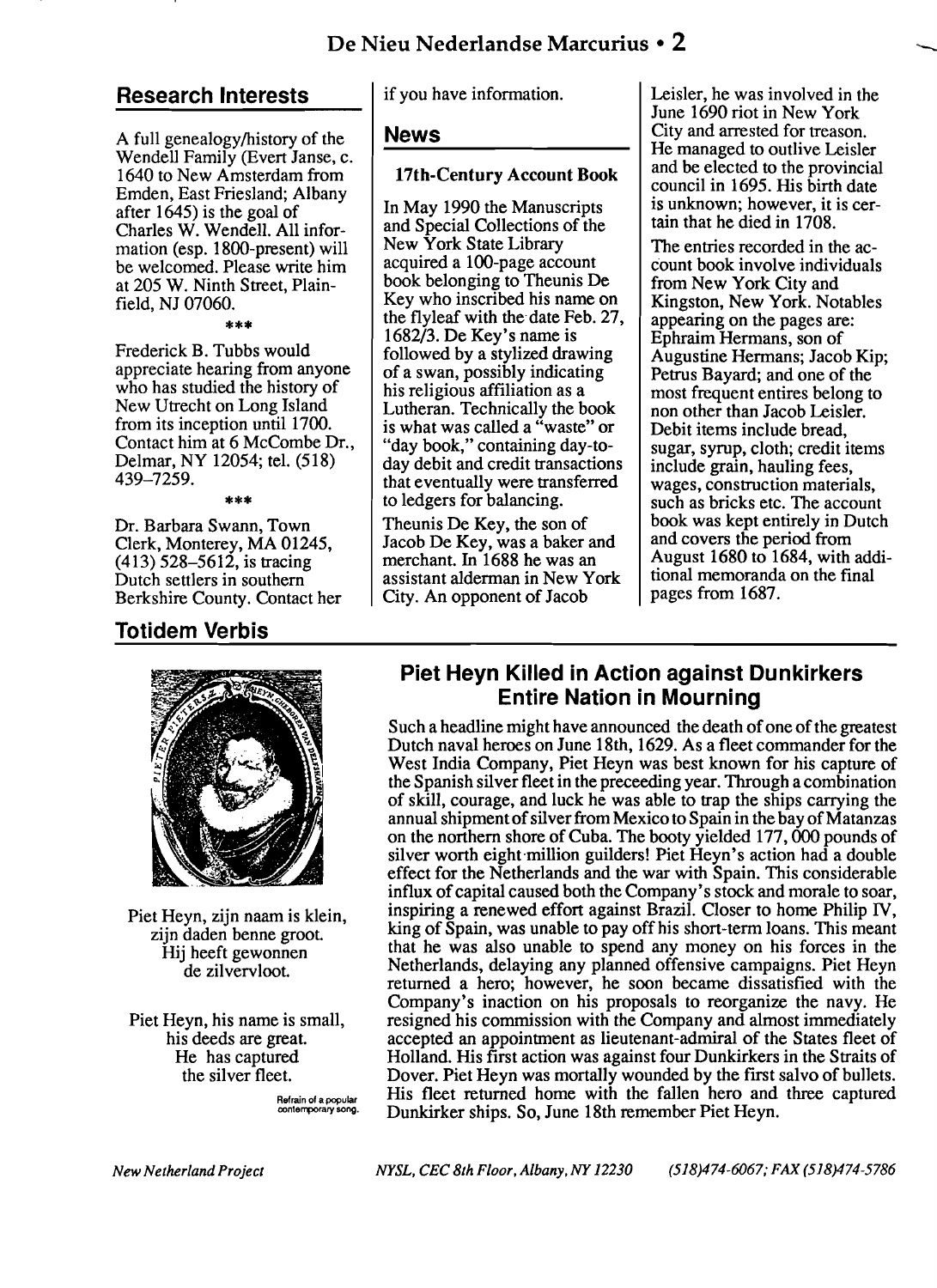

Vol. 6, No. 3 "De Nieu Nederlandse Marcurius" September 1990

September 18-24, 1990: A musical, *Hearts of Fire*, based on the Schenectady Massacre of 1690, written and directed by Maria Riccio Bryce. There will be 8 performances at Proctor's Theater/Schenectady. Tickets are \$11.00-22.50. For information call: [518]382-1083; to order tickets: [518]346-6204

September 22, 1990: The New Netherland Project's 13th *RensselaerswijckSeminar.*  This year's theme is "New Netherland and the Frontier" in commemoration of the 300th anniversary of the Schenectady massacre. Registration (\$15) for the all-day seminar begins at 8:30 am just outside the door to the Orientation Theater of the State Museum on the first floor of the Cultural Education Center at the Empire State Plaza in Albany. Coffee and *duivekaters*  (Dutch holiday bread) will be available. The following speakers will participate:

- 
- William Starna, "Indian-Dutch Frontiers"
- George Hamell, "Arent van Cur-<br>ler and the Underwater Grandfathers: Schenectady as a Cultural Frontier"
- W.J. Eccles, "Contact between New Netherland and New<br>France"
- Charles Gehring, "New Netherland's Delaware Frontier"

Later the same evening the Friends of the New Netherland Project will host the fourth *Hendricks Manuscript Award*  dinner, honoring this year's \$1000 prize winner, David W. Voorhees for his manuscript entitled" 'In Behalf of the true Protestants religion': The Glorious Revolution in New York.". Author/Food historian Peter G. Rose and Dutch-born Master Pastry Chef Peter De long of the Village Bake Shop, Mount Kisco, NY, are collaborating on the authentic 17thcentury menu. The dishes will be prepared from period recipes in *The Sensible Cook.* The presentation is based on 17thcentury Dutch still life paint-

Upcoming Meetings & biverRink, "New Netherland ings; for example, the roast and the Frontier: A Theoretical turkey will be served in its own overview"<br>
Network overview"<br>
Supplying Starps "Indian Dutch feathers. The dinner to 60 persons and reservations must be received by September 15, 1990. The cost is \$37.50 for FNNP members and \$40.00 for others. Contact Mary Jane Crotty at [518] 473-8826

> September 23, 1990: "Mirror ofEmpire: Dutch Marine Art of the 17th Century," a traveling exhibition, opens at the Minneapolis Institute of Arts. The exhibit will run there until the end of 1990 and then will open January 27, 1991 at the Toledo Museum of Art and May 23, 1991 at the Los Angeles County Museum of Art. An exhibit catalogue by the same title will be published in November 1990 by Cambridge University Press. It focuses on paintings, drawings, prints, sea charts, and related cartographical material, while stressing the relationship between marine art and Dutch history and commerce. For a brochure contact Cambridge University Press, 40 West 20th Street, New York, NY 10011

*NewNetherlandProject* 

*NYSL, CEC8th Floor, Albany. NY 12230* 

(518)474-6067; FAX (518)474-5786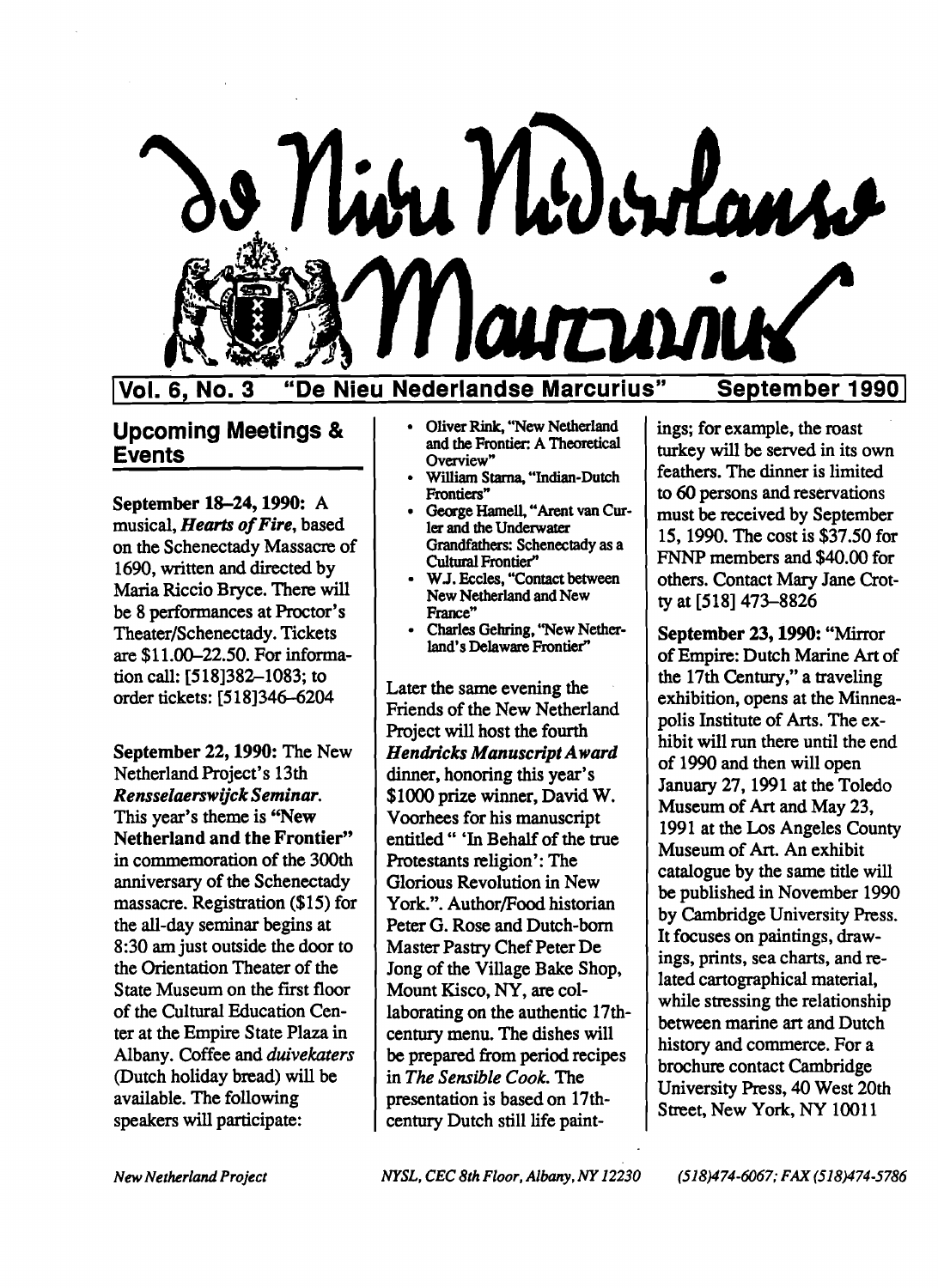# **Research Interests**

Bette Ordway Wilson is very interested in the Dutch in New York State especially the Van Sciver and Van Tassel families. She would be glad to exchange information. Write: 169 Melody Lane, Tonawanda, NY 14150.

**\*\*\*** 

An 80-year-old Dutchman, Pieter Bakker, is looking for living descendants of his great uncle, Abraham Dekker, born Aug. 3, 1856 at Capelle aan de Yssel, who emigrated in 1884 to the Albany, New York area. He worked at a papermill. Later 3 Van Altern brothers emigrated and came into contact with Dekker. Mr. Bakker would like information on either Dekker or the Van Altems. Write him at Lorentzstraat 15, 7316 GJ Apeldoom, Netherlands.

# **News**

FNNP member George Damiano has been successful in getting an annual commemora-

# **Totidem Verbis**

tion of New Netherland. Governor Mario M. Cuomo recently signed into law the bill designating October 11th of each year as New Netherland Day. This legislation commemorates the establishment of New Netherland on October 11, 1614. That is the date the States General of the United Netherlands chartered the New Netherland Company with "the right to resort to, or cause to be frequented" the territory in America extending on the north from the present day boundary separating New York State and the Province of Quebec (45 degrees north latitude) southward to what is now northern New Jersey (40 degrees north latitude). Thus, New Netherland came into existence six years before the signing of the Mayflower Compact and the establishment of the Plymouth colony and seven years after Jamestown.

William B. Hoyt (Buffalo) and Paul E. Harenberg (Hauppauge-Suffolk) introduced the legislation in the Assembly. Assembly co-sponsors include: Lawrence E. Bennett (Newburgh-Orange), Elizabeth A. Connelly (Staten Island-NYC), Richard J. Conners (Albany), Thomas P. Di Napoli (Great Neck-Nassau), G. Oliver Koppell (Bronx-NYC), Howard L. Lasher (Brooklyn-NYC), Roger J. Robach (Rochester), Robin Schimminger (Kenmore-Erie), Larry Seabrook (Bronx-NYC) and Paul Tonko (Amsterdam). State Senator Howard C. Noland, Jr. (Albany) introduced the New Netherland Day legislation in the upper chamber. These representatives should hear from everyone interested in New Netherland thanking, them for their support for this bill.

**\*\*\*** 

New York University through its School of Continuing Education, 2 University Place, Room 55, New York 10003, is now offering a course in modem Dutch. For information call [212]998-7030.

This issue's translation comes from legal papers at the archives in Amhem. It concerns thesuit between Brant van Slichtenhorst, former director of RensseIaerswijck, and the guardians of the patroon. Slichtenhort's stonny tenure as director of the "colonie" (1648-1652) culminated in the establishment of Beverwijck and his expulsion from New Netherland. After retiring to his estate near Nijkerk, Slichtenhorst attempted to settle a claim for 115,000 against thepatroonship. A major factor in his claim was the expenses incurred from his relations with the Maquaes [Mohawks]. The following deposition paints a picture of a Dutch village essentially under occupation by the native Americans and a director struggling with the clash of two cultures:

Whereas the cruel, barbaric Indians, called the Maquaes, not only receive tribute annually from other nations situated 70 (Dutch) miles around them and the colony but also summon them to war to go fight with them against their enemies the French Christians and Indians who live in Canada. There they carried on a very cruel and inhuman war against one another in 1648, 1649, 1650 and 1651. The sad experiences produced by it is evident, as also can be seen from the Indians' proposal.

Furthermore, it was often the case that the field commanders of the Maquaes came into the colony, which lies between them, and summoned the other nations to appear there. The patroon's house was their meeting place because those of the fort and the 3 small houses, which were then in the settlement [bijeenwoninghe, i.e., north of Fort Orange] could or would not offer lodgings, therefore they sent all of them to the patroon's; also the sick and wounded. As a result the entire house was full of Indians from

New Netherland Project